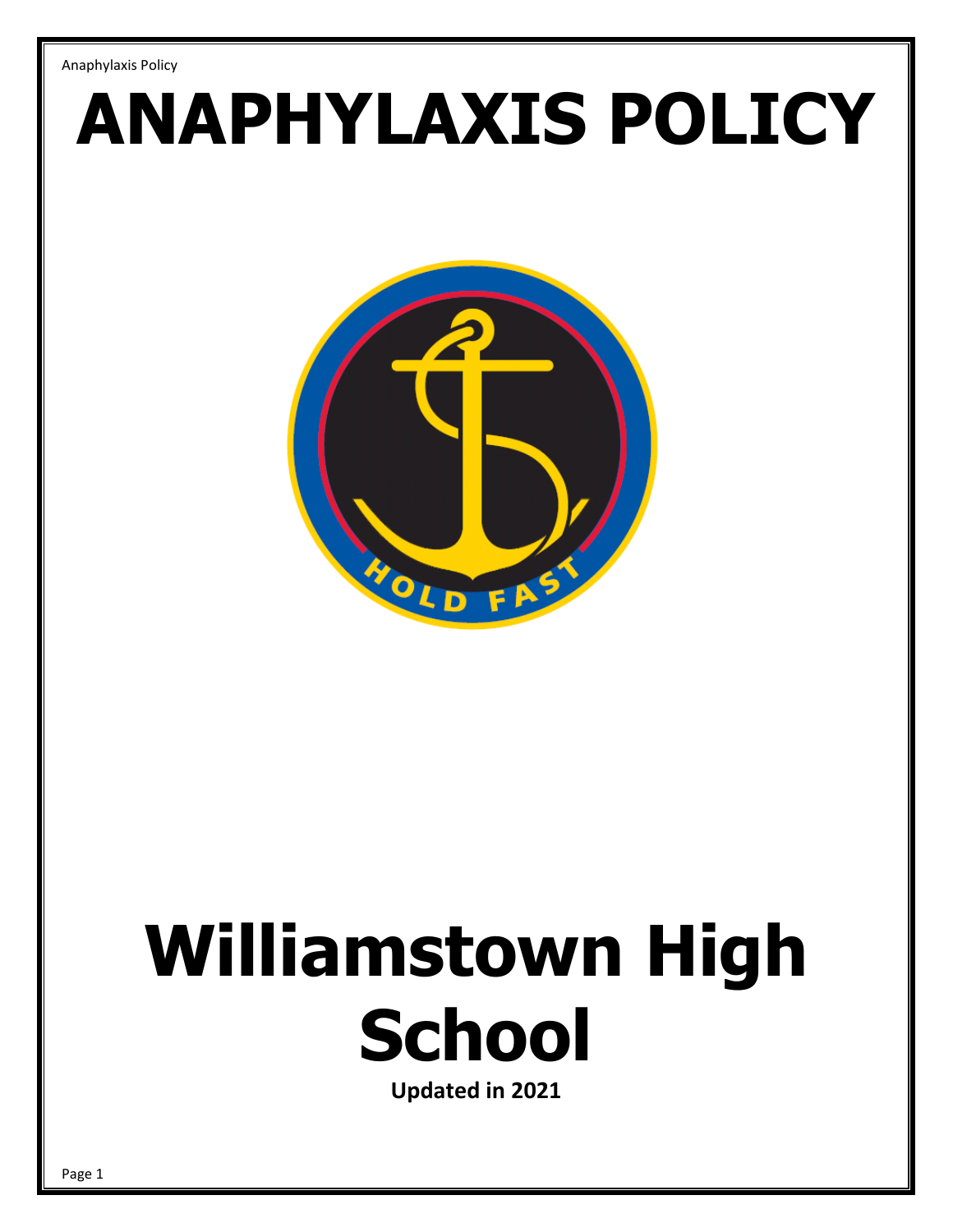# **1. Rationale**

## *Definitions:*

**Anaphylaxis**: A severe, rapidly progressive allergic reaction that is potentially life threatening.

**Adrenaline Auto-injector**: Adrenaline auto-injectors are used to treat severe [allergic reactions](https://www.healthdirect.gov.au/allergies) [\(anaphylaxis\)](https://www.healthdirect.gov.au/anaphylaxis) in an emergency. They are designed to administer a single, fixed dose of adrenaline and can be given by anyone, including people who are not medically trained.

**EpiPen**: The name of the most common and well-known brand of adrenaline auto-injector available in Australia. EpiPen is the adrenaline auto-injector administered for adults and EpiPen Jnr containing a lower dose of adrenaline, that is administered for children under 20kg (as per Department of Education Guidelines).

# **Anaphylaxis**:

The most common allergens in children are peanuts, eggs, tree nuts (e.g. cashews pistachios, walnuts, hazelnuts, etc), cow's milk, fish and shellfish, wheat, soy, sesame and certain insect stings (particularly bee stings). The key to prevention of anaphylaxis in schools is knowledge of the student who has been diagnosed as at risk, awareness of allergens, and prevention of exposure to those allergens. Partnerships between schools and parents/carers are important in helping the student avoid exposure.

# **2. Purpose**

To explain to Williamstown High School parents, carers, staff and students the processes and procedures in place to support students diagnosed as being at risk of suffering from anaphylaxis. This policy also ensures that Williamstown High School is compliant with Ministerial Order 706 and the Department's guidelines for anaphylaxis management. This policy provides the framework:

- To provide a safe and healthy school environment that takes into consideration the needs of all students, including those who may suffer from anaphylaxis.
- To provide, as far as practicable, a safe and supportive environment in which students at risk of anaphylaxis can participate equally in all aspects of the student's schooling.
- To raise awareness about anaphylaxis and the school's anaphylaxis management policy in the school community by promoting, communicating and embedding transparent processes across the school.
- To engage with parents/carers of each student at risk of anaphylaxis in assessing risks, developing risk minimisation strategies for the student.
- To ensure that staff have knowledge about allergies, anaphylaxis and the school's guidelines and procedures in responding to an anaphylactic reaction.

# **3. Scope**

#### This policy applies

- All staff, including casual relief staff and volunteers
- All students who have been diagnosed with anaphylaxis, or who may require emergency treatment for anaphylactic reaction, and their parents/ carers.

#### **4. School Statement**

 Williamstown High School will fully comply with Ministerial Order 706 and the associated guidelines published by the Department of Education and Training.

#### **5. Anaphylaxis**

Anaphylaxis is a severe allergic reaction that occurs after exposure to an allergen. The most common allergens for school-aged children are nuts (including tree nuts), eggs, cow's milk, fish, shellfish, wheat, soy, sesame, latex, certain insect stings and medication.

#### **Symptoms**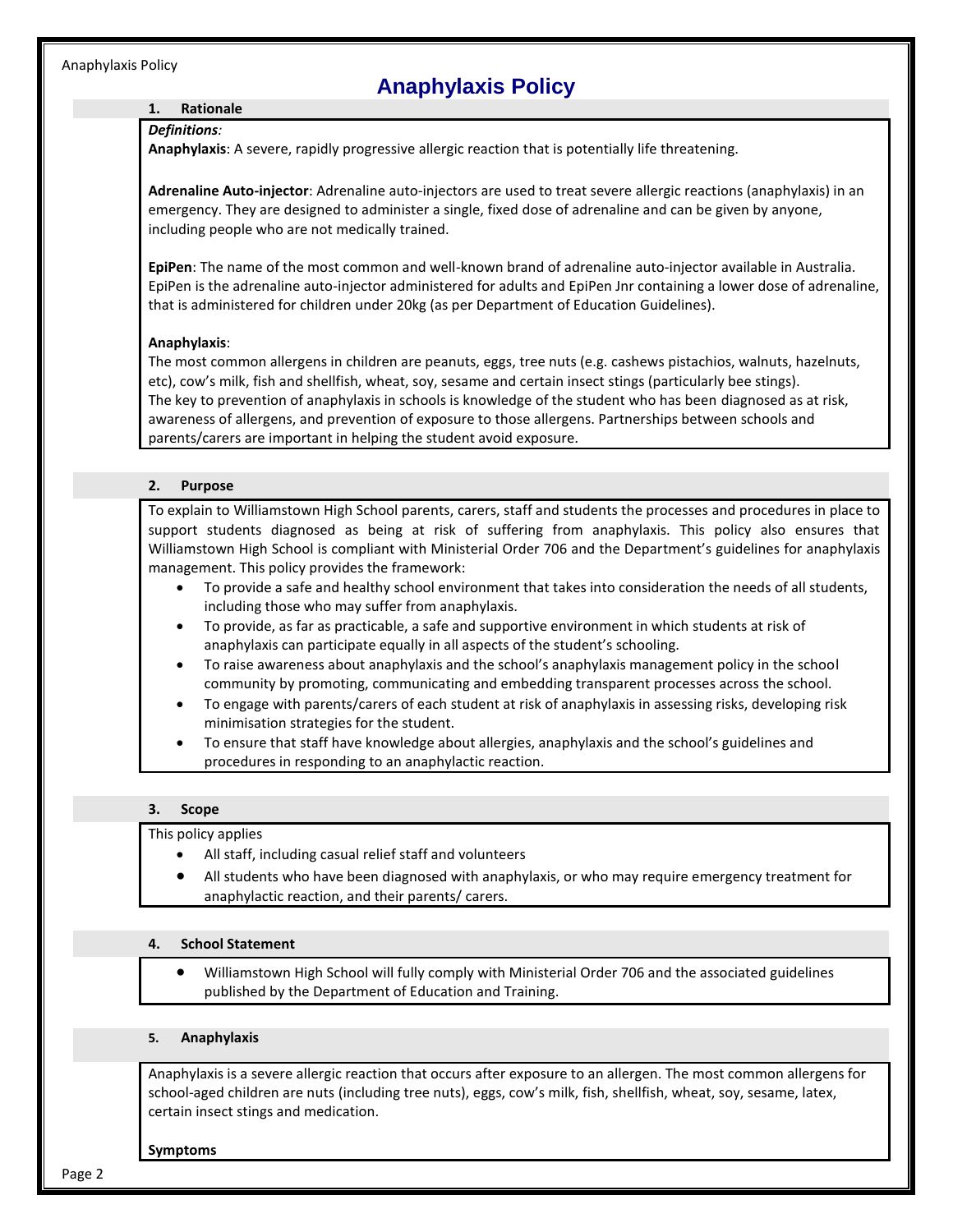Signs and symptoms of a mild to moderate allergic reaction can include:

- swelling of the lips, face and eyes
- hives or welts
- tingling in the mouth.
- abdominal pain and/or vomiting.

#### **Signs and symptoms of anaphylaxis, a severe allergic reaction, can include:**

- difficult/noisy breathing
- swelling of tongue
- swelling/tightness in the throat
- difficulty talking and/or hoarse voice
- wheeze or persistent cough
- persistent dizziness or collapse
- student appears pale or floppy
- abdominal pain and/or vomiting.

Symptoms usually develop within minutes but can take up to several hours to develop after exposure to an allergen.

#### **Treatment**

Adrenaline given as an injection (adrenaline auto-injector) into the muscle of the outer mid-thigh is the first aid treatment for anaphylaxis.

Individuals diagnosed as being at risk of anaphylaxis are prescribed an adrenaline auto-injector for use in an emergency. These adrenaline auto-injectors are designed so that anyone can use them in an emergency.

#### **6. Implementation**

All students at Williamstown High School who are diagnosed by a medical practitioner as being at risk of suffering from an anaphylactic reaction must have an Individual Anaphylaxis Management Plan. When notified of an anaphylaxis diagnosis, the principal of Williamstown High School is responsible for developing a plan in consultation with the student's parents/carers.

Where necessary, an Individual Anaphylaxis Management Plan will be in place as soon as practicable after a student enrols at Williamstown High School and where possible, before the student's first day.

- With awareness, planning and training, a reaction can be treated effectively by referring to the individual student's medication & **ASCIA** (Australian Society of Clinical Immunology and Allergy) **Action Plan for Anaphylaxis**, by using an adrenaline auto-injector injected into the muscle of the outer mid-thigh & any other recommended medication – e.g.: antihistamine as stated in the individual's **ASCIA Action Plan for Anaphylaxis** and calling '000'
- Williamstown High School is an "allergy aware" and not a 'Nut Free School'. We recognise that it is difficult to achieve a completely allergen free environment in a school context. We are committed to adopting and implementing a range of whole school procedures and risk minimisation strategies to reduce the risk of a student having an anaphylactic reaction at school and to ensure that all staff are trained to respond appropriately if a student has an anaphylactic reaction. For example; limiting usage of certain foods, concentrated staff planning requirements for camps, excursions, incursions and class activities and maintenance of physical environment (eg. bees).
- Age appropriate education of children with anaphylaxis is primarily the responsibility of parents/carers, but the school has a role to play in reinforcing awareness and educating staff.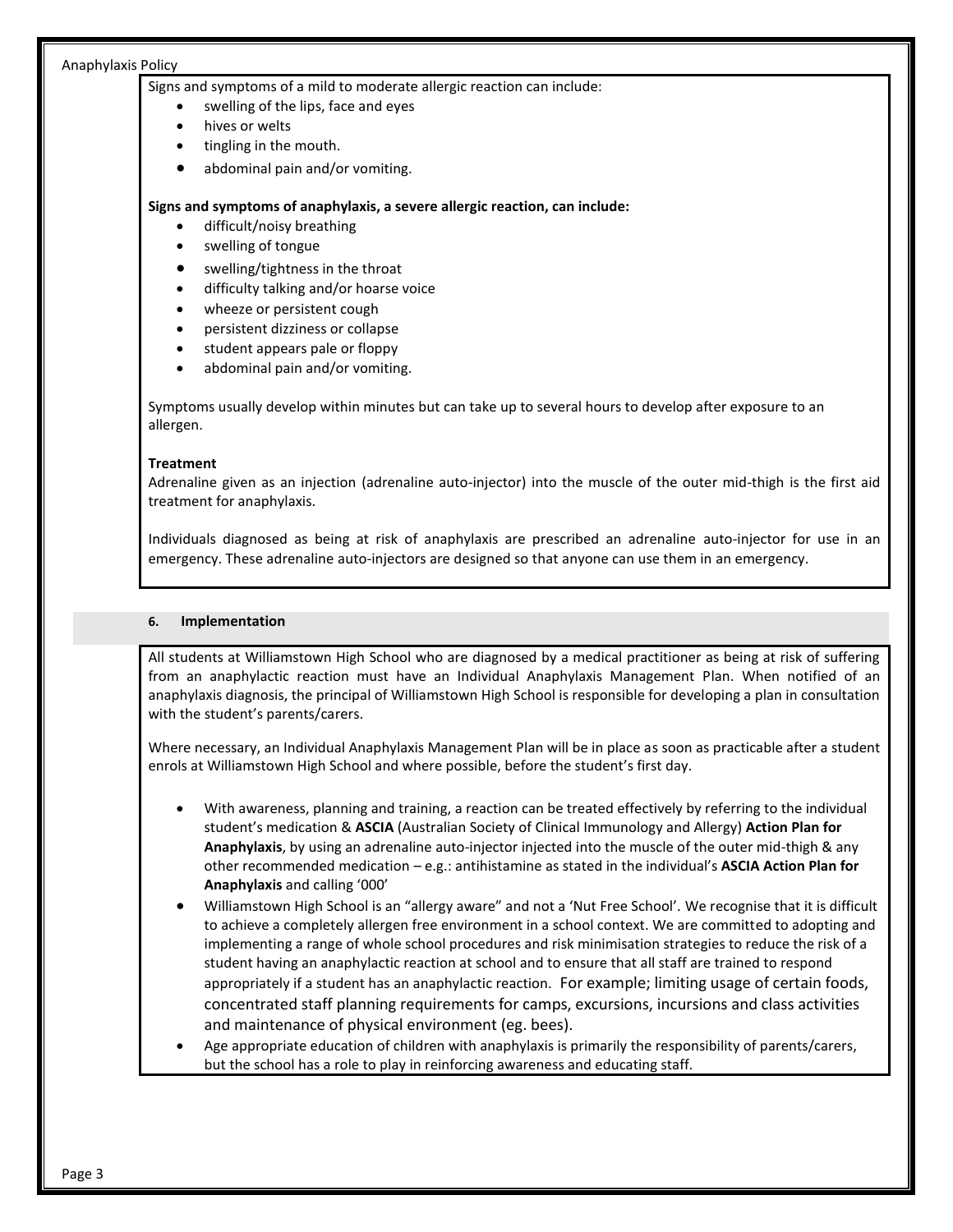#### **7. Location of plans and adrenaline auto-injectors**

- A copy of each student's Individual Anaphylaxis Management Plan will be stored with their ASCIA Action Plan for Anaphylaxis at the Williamstown High School designated first aid area, together with the student's adrenaline auto-injector. Adrenaline auto-injectors must be labelled with the student's name.
- Students are encouraged to keep a spare adrenaline auto-injector, labelled, in their locker.
- Adrenaline auto-injectors for general use are stored in the first aid room and are labelled "general use".
- WHS will maintain a supply of adrenaline auto-injector(s) for general use, as a back-up to those provided by parents/carers for specific students, and also for students who may suffer from a first time reaction at school.

#### **8. Emergency Response**

In the event of an anaphylactic reaction, the emergency response procedures in this policy must be followed, together with the school's general first aid procedures, emergency response procedures and the student's Individual Anaphylaxis Management Plan.

A complete and up-to-date list of students identified as being at risk of anaphylaxis is maintained by the school first aid officer and stored at the first aide room. For camps, excursions and special events, a designated staff member will be responsible for maintaining a list of students at risk of anaphylaxis attending the special event, together with their Individual Anaphylaxis Management Plans and adrenaline auto-injectors, where appropriate.

If a student experiences an anaphylactic reaction at school or during a school activity, school staff must:

Step 1:

- Lay the person flat
- Do not allow them to stand or walk
- If breathing is difficult, allow them to sit
- Be calm and reassuring
- Do not leave them alone
- Seek assistance from another staff member or reliable student to locate the student's adrenaline autoinjector or the school's general use adrenaline auto-injector, and the student's Individual Anaphylaxis Management Plan, stored at first aid room
- If the student's plan is not immediately available, or they appear to be experiencing a first time reaction, follow steps 2 to 5

#### Step 2:

Administer the relevant Adrenaline Auto-injector (EpiPen or EpiPen Jr -if the student is under 20kg)

- Remove from plastic container
- Form a fist around the adrenaline auto-injector and pull off the blue safety release (cap)
- Place orange end against the student's outer mid-thigh (with or without clothing)
- Push down hard until a click is heard or felt and hold in place for 3 seconds
- Remove adrenaline auto-injector
- Note the time the adrenaline auto-injector is administered
- Retain the used adrenaline auto-injector to be handed to ambulance paramedics along with the time of administration

#### Step 3:

If an adrenaline auto-injector is administered, the school must:

Call an ambulance (000) immediately

#### Step 4:

 If there is no improvement or severe symptoms progress (as described in the ASCIA Action Plan for Anaphylaxis), further adrenaline doses may be administered every five minutes, if other adrenaline autoinjectors are available.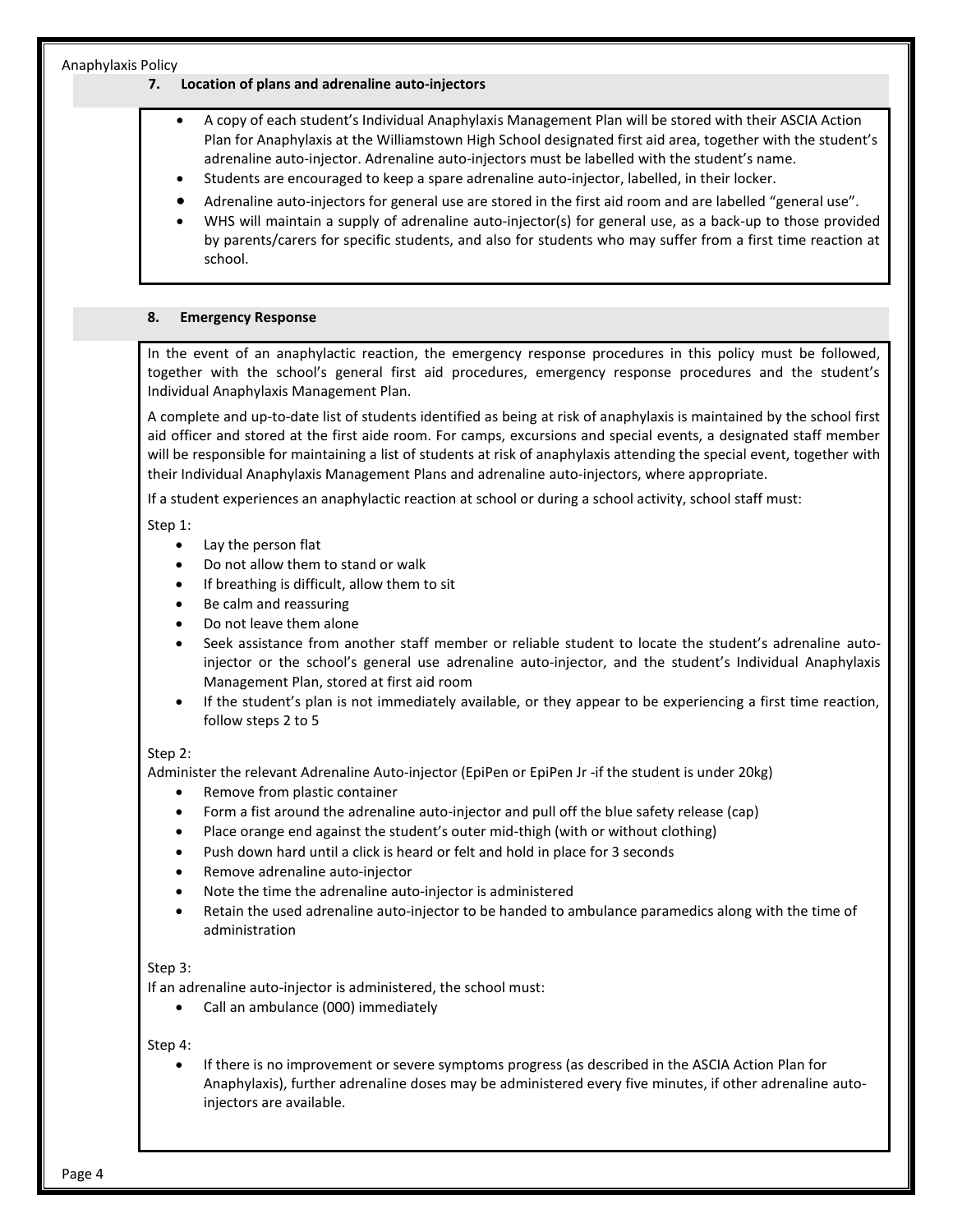Step 5:

Contact the student's emergency contacts.

If a student appears to be having a severe allergic reaction, but has not been previously diagnosed with an allergy or being at risk of anaphylaxis, school staff should follow steps 2 – 5 as above.

#### **9. Specific procedures**

#### **Staff Training**

The principal will ensure that the required school staff are appropriately trained in anaphylaxis management:

- School staff who conduct classes attended by students who are at risk of anaphylaxis
- School staff who conduct specialist classes, all canteen staff, admin staff, first aiders and any other member of school staff as required by the principal based on a risk assessment.

Staff who are required to undertake training must have completed:

- an approved face-to-face anaphylaxis management training course in the last three years, or
- an approved online anaphylaxis management training course in the last two years.

Staff are also required to attend a briefing on anaphylaxis management and this policy at least twice per year (with the first briefing to be held at the beginning of the school year), facilitated by a staff member who has successfully completed an anaphylaxis management course within the last 2 years including the School Anaphylaxis Supervisor. Each briefing will address:

- this policy
- the causes, symptoms and treatment of anaphylaxis
- the identities of students with a medical condition that relates to allergies and the potential for anaphylactic reaction, and where their medication is located
- how to use an adrenaline auto-injector, including hands on practice with a trainer adrenaline auto-injector
- the school's general first aid and emergency response procedures
- the location of, and access to, adrenaline auto-injectors that have been provided by parents/carers or purchased by the school for general use.

A record of staff training courses and briefings will be maintained through the school's online Emergency Management Plan.

When a new student enrols at Williamstown High School who is at risk of anaphylaxis, the principal will develop an interim plan in consultation with the student's parents/carers and ensure that appropriate staff are trained and briefed as soon as possible.

The principal will ensure that while students at risk of anaphylaxis are under the care or supervision of the school outside of normal class activities, including in the school yard, at camps and excursions, or at special event days, there is a sufficient number of school staff present who have been trained in anaphylaxis management.

#### **Communication Procedures**

This policy will be available on Williamstown High School's website so that parents/carers and other members of the school community can easily access information about Williamstown High School's anaphylaxis management procedures. The parents/carers of students who are enrolled at Williamstown High School and are identified as being at risk of anaphylaxis will also be provided with a copy of this policy.

- On display in all key staff areas, the first aid office, canteen, food rooms and front office are the ASCIA *Action Plans for Anaphylaxis* and photos of the Children with Anaphylaxis titled 'Medical Alerts'.
- Campus professional learning and an accredited anaphylaxis management training is completed every two years.
- The Principal will complete an annual Anaphylaxis Risk Management Checklist.
- The Principal is responsible for ensuring that the school staff are trained in accordance with process set out in the section staff training of this policy.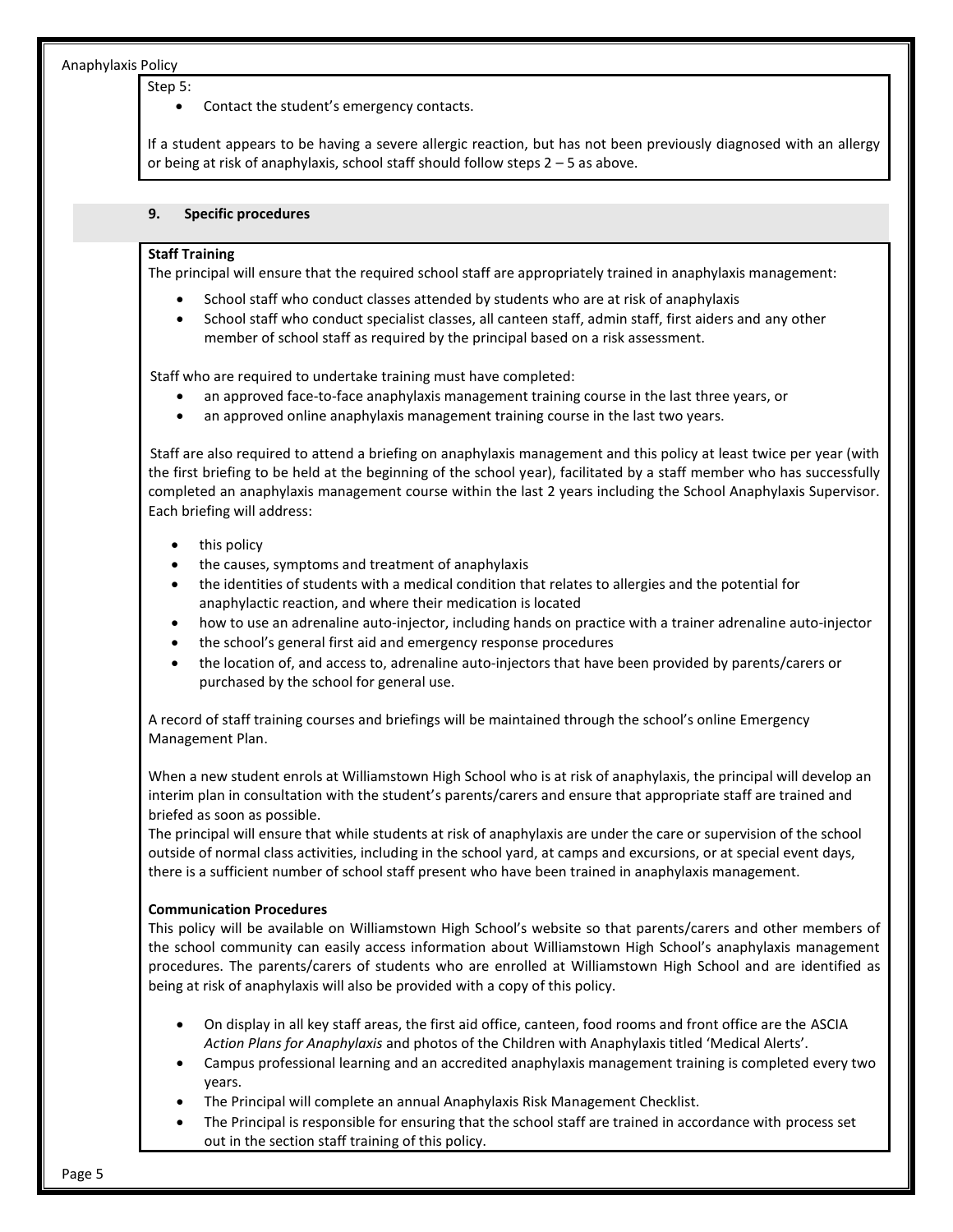- The Principal is responsible for making sure this policy is adequately communicated to the wider school community including all employees. This will occur through newsletter articles, training and support as detailed previously, annual review of the policy including community input, posting on the schools website and being promoted to students through level assemblies.
- Procedures are in place for informing casual relief teachers, canteen staff or volunteers of:
- the students at risk of anaphylaxis;
- the symptoms of an anaphylactic reaction;
- the students" allergies; and
- the individual anaphylaxis management plans; and
- the location of the adrenaline auto-injector kits.
- Individual student's confidential information is accessible on the Compass and updated annually by the school's first aid officer.
- A list of students with ASCIA Action Plan for Anaphylaxis will be provided to all staff at the start of each school year. The plan will also be attached to the student's profile on Compass for all teachers to access. It is the responsibility of all staff to make themselves familiar with these students using the available tools.

### **Updating Student's ASCIA Action Plan for Anaphylaxis:**

- The School's First Aid Officer at each campus will ensure that an Individual ASCIA Action Plan for Anaphylaxis are developed in consultation with the student's parents/carers, for any student who has been diagnosed by a medical practitioner as being at risk of anaphylaxis.
- The Individual ASCIA Action Plan for Anaphylaxis will be in place as soon as practicable after the student is enrolled and where possible before their first day of school.
- The student's Individual ASCIA Action Plan for Anaphylaxis will be reviewed, in consultation with the student's parents/carers:
- annually, and as applicable,
	- if the student's condition is diagnosed differently or changes
	- if the student has an anaphylactic reaction at school
	- when a student is to participate in an off-site activity such as camps and excursions, or special events
	- conducted, organised or attended by the school.
- A reminder letter will be sent home to the parent/carer by the first aid officer six weeks prior to the Adrenaline auto-injector expiry date, providing sufficient time for them to be replaced.

An SMS and email will also be sent to the parent/carer 2 weeks prior to the expiry date as a reminder to replace the Adrenaline auto-injector.

#### **It is the responsibility of the parent/carer to:**

- Provide the school with an Individual ASCIA Action Plan for Anaphylaxis with up-to-date photo, signed by a registered medical practitioner giving written consent to use the adrenaline auto-injector in line with this action plan, on enrolment or as soon as diagnosed after enrolment.
- inform the School if their child's medical condition changes, and if relevant, provide an updated ASCIA Action Plan for Anaphylaxis
- Provide a complete adrenaline auto-injector kit to School. Ensure the adrenaline auto-injector is clearly labelled with student's name and not out of date. The parent/carer is required to supply an adrenaline auto-injector to the school immediately when the adrenaline auto-injector supplied becomes out of date. The student may be asked to stay at home until a new one is supplied so adequate care can be provided by the school in response to a reaction.
- Read and be familiar with the school's Anaphylaxis Policy.
- Assist staff by offering information and answering any questions regarding their child's allergies.
- Encourage their child to follow the agreed risk minimisation strategies identified on their individual management or action plan regarding "food sharing" whilst at school.

Each student's Individual Anaphylaxis Management Plan must include:

- information about the student's medical condition that relates to allergies and the potential for anaphylactic reaction, including the type of allergies the student has
- information about the signs or symptoms the student might exhibit in the event of an allergic reaction based on a written diagnosis from a medical practitioner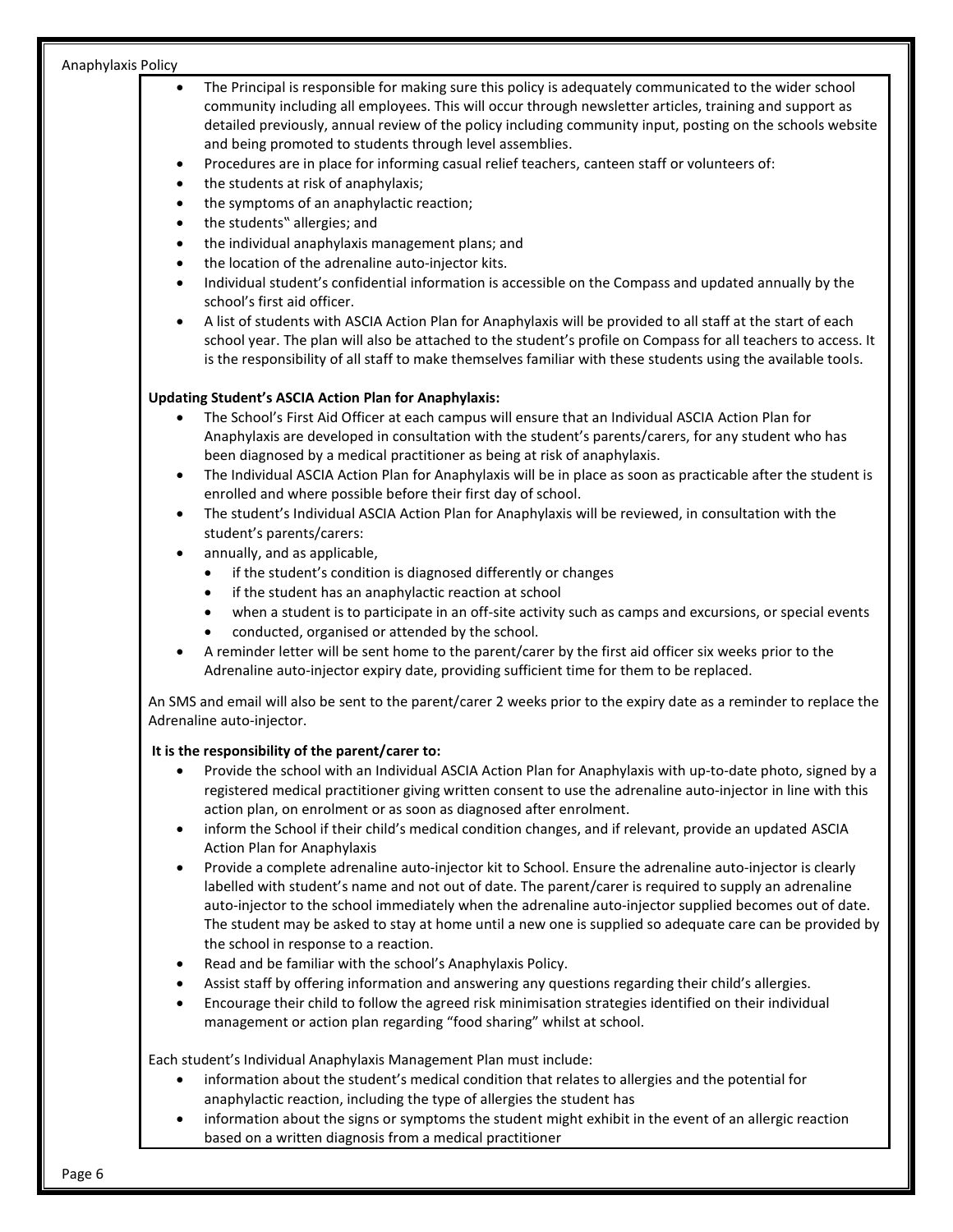- strategies to minimise the risk of exposure to known allergens while the student is under the care or supervision of school staff, including in the school yard, at camps and excursions, or at special events conducted, organised or attended by the school
- the name of the person(s) responsible for implementing the risk minimisation strategies, which have been identified in the Plan
- information about where the student's medication will be stored
- the student's emergency contact details
- an up-to-date ASCIA Action Plan for Anaphylaxis completed by the student's medical practitioner.

#### *Review and updates to Individual Anaphylaxis Management Plans*

A student's Individual Anaphylaxis Management Plan will be reviewed and updated on an annual basis in consultation with the student's parents/carers. The plan will also be reviewed and, where necessary, updated in the following circumstances:

- as soon as practicable after the student has an anaphylactic reaction at school
- if the student's medical condition, insofar as it relates to allergy and the potential for anaphylactic reaction, changes
- when the student is participating in an off-site activity, including camps and excursions, or at special events including fetes and concerts.

Our school may also consider updating a student's Individual Anaphylaxis Management Plan if there is an identified and significant increase in the student's potential risk of exposure to allergens at school.

#### **Risk Minimization Strategies**

The key to prevention of anaphylaxis is the identification of allergens and prevention of exposure to them. The school employs a range of practical prevention strategies to minimise exposure to known allergens:

#### **In the classroom:**

- Teacher identifies students at risk in their classes.
- Never bring in or give food from outside sources to a student who is at risk of anaphylaxis.
- Be aware of the possibility of hidden allergens in food technology, hand sanitisers, science and art classes (e.g. egg or milk cartons).

#### **In the canteen:**

- Canteen staff have an awareness of anaphylaxis and its implications on food handling.
- The canteen does not stock peanut and tree nut products (including nut spreads)
- Canteen staff are aware and required to prevent the cross contamination when storing, preparing, handling or displaying food. (Refer to the National Healthy School Canteen (NHSC) guidelines).
- Canteen staff ensure tables and surfaces are wiped clean regularly.

#### **In the yard:**

- The student with anaphylactic responses to insects should wear shoes at all times and keep open drinks (e.g. drinks in cans) covered while outdoors.
- Duty staff will provide an emergency response to an anaphylactic emergency and First Aid Officer contacted.
- Adrenaline auto-injectors are located in key location in the school.

#### **For on-site activities:**

- Latex swimming caps should not be used by a student who is allergic to latex. (relevant students identified on Compass).
- Staff must know where the adrenaline auto-injectors are located and how to access if required.
- Staff should avoid using food in activities or games, including rewards.
- For sporting carnivals, Health & Physical Education staff will have an adrenaline auto-injector available. If
- the weather is warm, the auto-injector should be stored in an esky to protect it from the heat. Students
- have their own auto-injector on their person or in their bag.
- Advise teachers/volunteers who are attending the onsite activity (if they are not aware) of any identified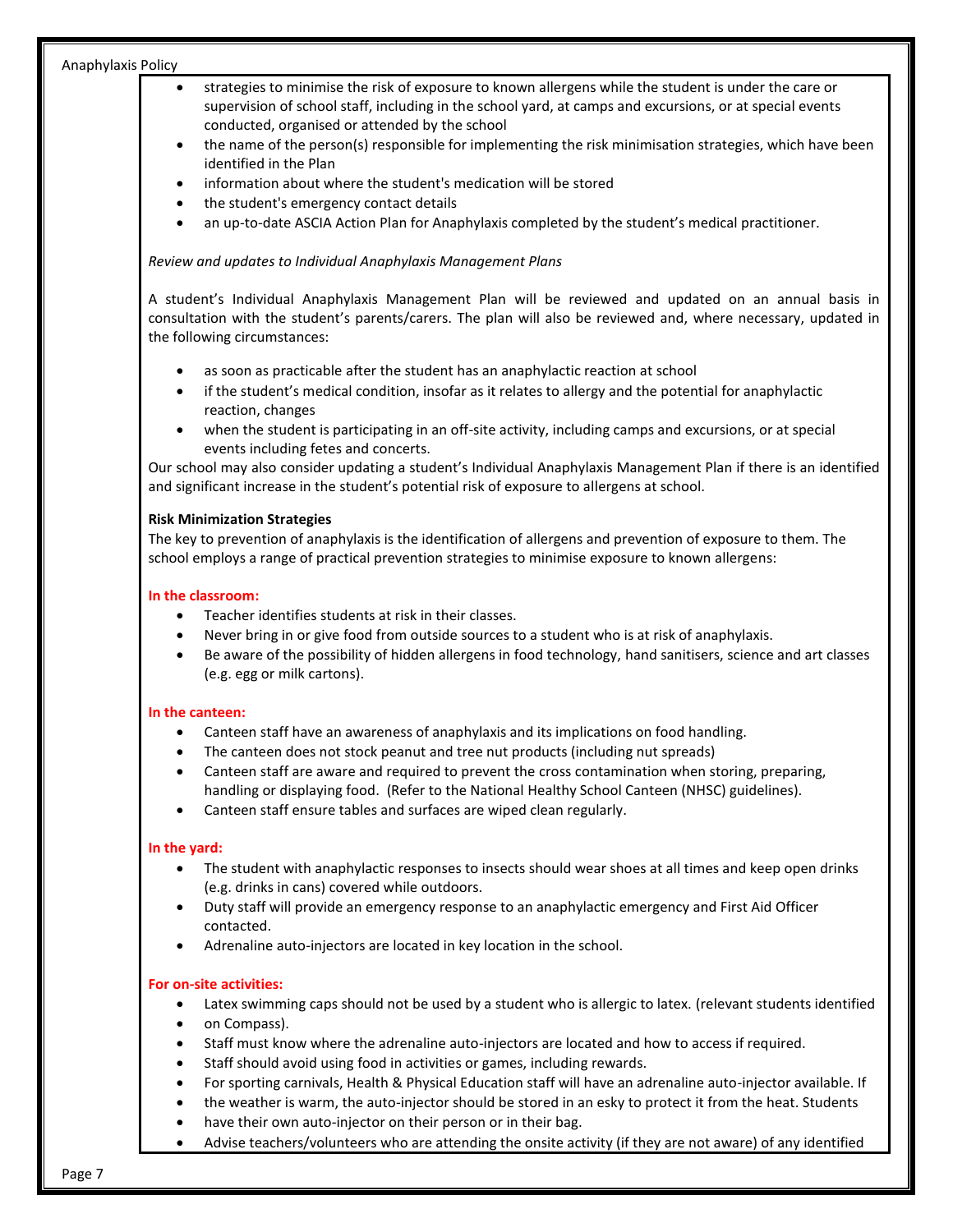anaphylactic student/s and to avoid any peanut/tree nut/egg products (including hand sanitisers containing nut products)

#### **For off-site activities:**

- When planning school excursions/camps/interstate/overseas trips, a risk management plan for the student at risk of anaphylaxis should be developed in consultation with parents/carers and camp managers (as appropriate).
- Campsites/accommodation providers and airlines should be advised in advance of any student with food allergies. All providers utilised by the school to be fully compliant by DET requirements with specific reference to anaphylaxis management. School council to oversee and approve providers through the camps and excursion approval process.
- Staff should liaise with parents/carers to develop alternative menus or allow students to bring their own meals.
- Use of other substances containing allergens (e.g. soaps, hand sanitisers, lotions or sunscreens containing nut oils) should be avoided where possible.
- The student's adrenaline auto-injector, ASCIA Action Plan and a mobile phone must be taken on the excursion/tour plus a spare auto-injector in the first aid kit.
- Staff attending the excursion/camp/tour should update their training if required.
- An emergency procedure that sets out clear roles and responsibilities in the event of an anaphylactic reaction must accompany the excursion proposal.
- Be aware of what local emergency services are in the area and how to access them (as appropriate). Liaise with them before the camp.
- The student's adrenaline auto-injector should remain close to the student at risk of anaphylaxis and staff must be aware of its location at all times. A spare will be carried in the school first aid kit.
- The student with allergies to insect venoms should always wear closed shoes when outdoors.
- Cooking and art and craft games should not involve the use of known allergens.
- Advise students/teachers who are attending the offsite activity with an identified anaphylactic student/s to not bring or carry any peanut/tree nut/egg products (including hand sanitisers containing nut products)
- Consider the potential exposure to allergens when consuming food and using hand sanitiser products during travel on bus/plane/etc. and whilst in cabins/tents/dormitories/etc.

#### **10. Evaluation and review**

#### . **Review and Monitoring of Policy**

- This policy will be monitored by the Principal and First Aid team who will ensure all staff are briefed on this policy.
- This policy is included as an agenda item for the Term 1 and Term 4 staff professional learning sessions each year.
- The policy will be checked annually and updated (where appropriate).

# **11. Definitions & references**

Allergy and Anaphylaxis Australia https://allergyfacts.org.au/ Royal Children's Hospital https://www.rch.org.au/clinicalguide/guideline\_index/Anaphylaxis/ Ministerial Order 706 Anaphylaxis Management in Schools https://www.education.vic.gov.au/school/principals/spag/health/Pages/anaphylaxis.aspx ASCIA Action Plans and First Aid Plans for Anaphylaxis https://www.allergy.org.au/hp/anaphylaxis/ascia-action-plan-for-anaphylaxis Department of Health and Human Services https://www2.health.vic.gov.au/public-health/anaphylaxis-notifications The Department of Education and Training https://www.education.vic.gov.au/school/teachers/health/Pages/anaphylaxisschl.aspx